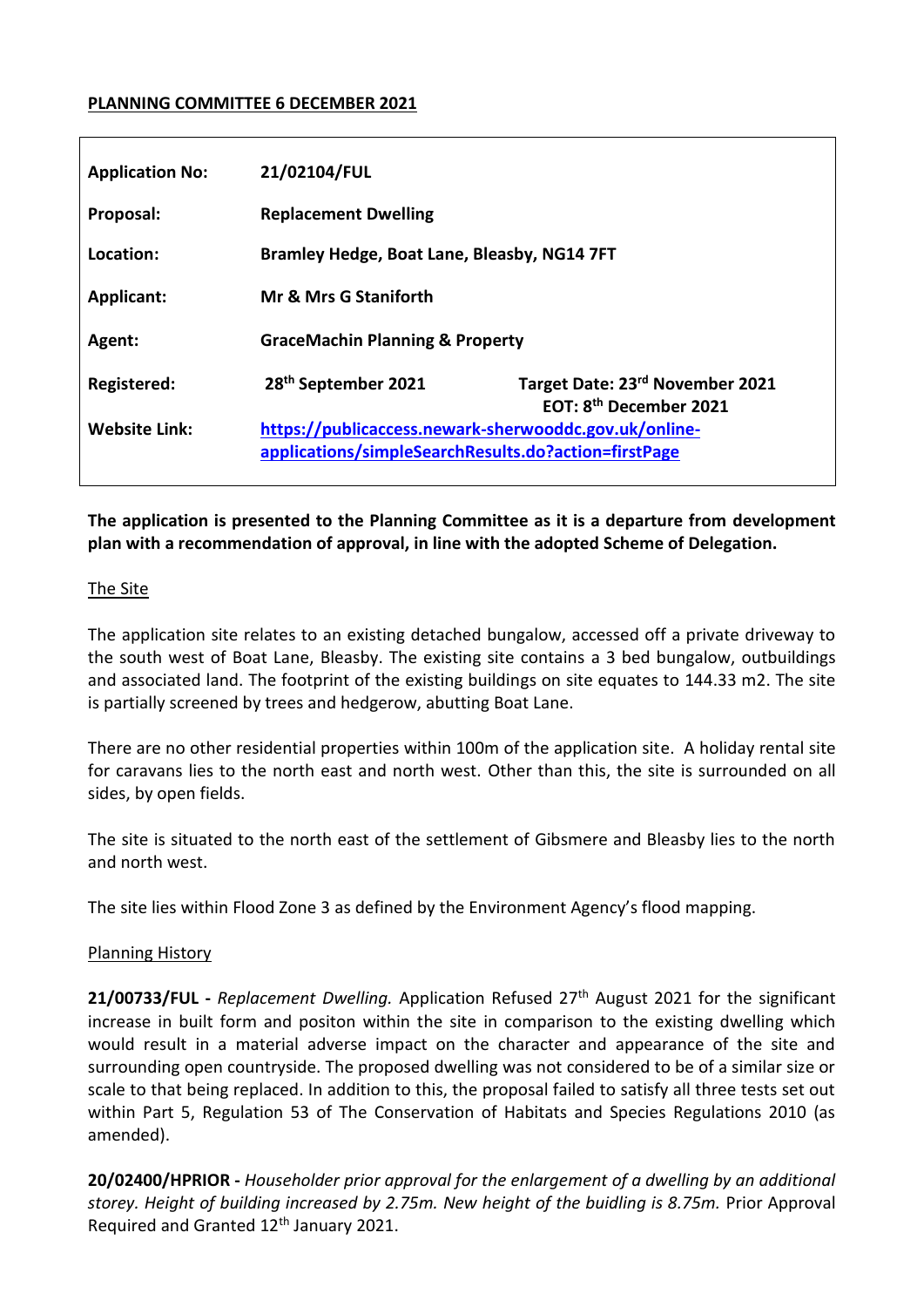## The Proposal

The proposal seeks planning permission for the demolition of all existing buildings on the site and the erection of a two-storey 3-bed dwelling. The replacement dwelling would be positioned in a relatively similar position in the site.

The existing dwelling has a footprint of approximately 100.58m² (excluding any outbuildings). The new dwelling has a footprint of approximately 155.96 m<sup>2</sup> (which represents a 55.06% increase) it is two storey in height, with the ridge height measuring approximately 8.75. Gross Internal Area of the existing dwelling measures approximately 82.96 m² excluding the outbuildings and garage and the proposed dwelling measures 175.64  $m<sup>2</sup>$ , which is an increase of 111.72% over the existing.

The following drawings and documents have been submitted with the application:

- Application Form, received 28<sup>th</sup> September 2021;
- Topographical Survey, ref 20-257-01. Received 28<sup>th</sup> September 2021;
- $\bullet$  Building Layout Plan, ref 20-257-02. Received 28<sup>th</sup> September 2021;
- Basic Building Elevations, ref 20-257-03. Received 28<sup>th</sup> September 2021;
- Proposed Floor Plans, ref 2044-110. Received 28<sup>th</sup> September 2021;
- Proposed Elevations, ref 2044-210. Received 28<sup>th</sup> September 2021;
- Proposed Elevations, ref 2044-211. Received  $28<sup>th</sup>$  September 2021;
- Site Location and Block Plan, ref 2044-PL-001. Received 28<sup>th</sup> September 2021;
- Existing Site Plan, ref 2044-PL-050. Received 28<sup>th</sup> September 2021;
- Proposed Site Plan, ref 2044-PL-060 Rev A. Received 28<sup>th</sup> September 2021;
- Bat Activity Surveys: Final Report (July 2021), undertaken by Archer Ecology. Received 28<sup>th</sup> September 2021;
- $\bullet$  Design and Access Statement, received 28<sup>th</sup> September 2021;
- Flood Risk Assessment (January 2021), undertaken by Roy Lobley Consulting. Received 28<sup>th</sup> September 2021;
- Natural England Licence Return Form. Received 28<sup>th</sup> September 2021;
- Planning Statement, received 28<sup>th</sup> September 2021;
- Proposed Elevations, ref 2044-210 Rev A. Received 13<sup>th</sup> October 2021;
- Proposed Elevations, ref 2044-211 Rev A. Received 13<sup>th</sup> October 2021.

# Public Advertisement Procedure

Occupiers of seven properties have been individually notified by letter.

A Site Notice was posted near the site on the 10<sup>th</sup> October 2021, an advertisement was placed in the Newark Advertiser on the 7<sup>th</sup> October 2021.

## **Planning Policy Framework**

# **The Development Plan**

# **Newark and Sherwood Amended Core Strategy DPD (adopted March 2019)**

Spatial Policy 1 – Settlement Hierarchy Spatial Policy 3 – Rural Areas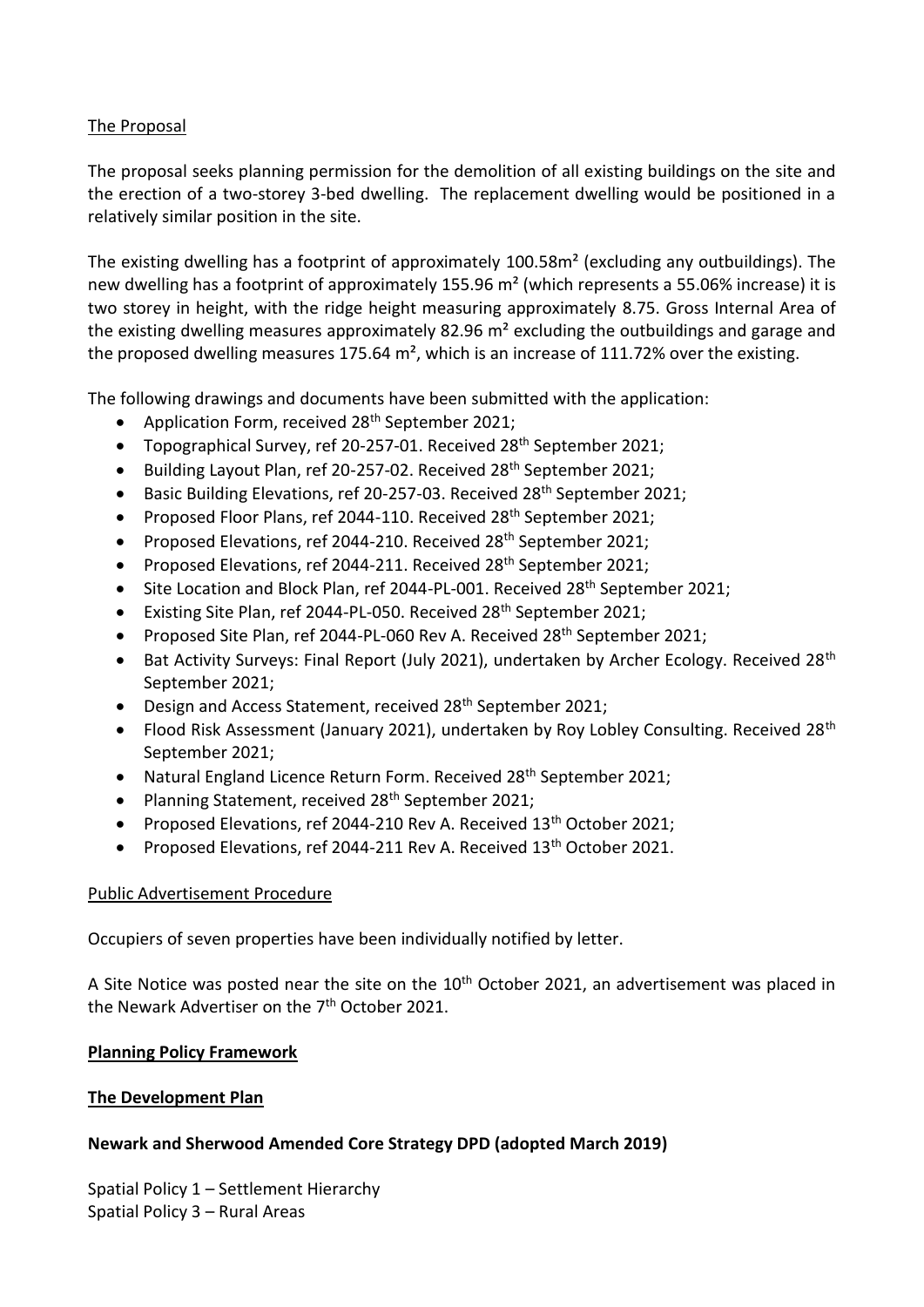Spatial Policy 7 – Sustainable Transport Core Policy 3 – Housing Mix, Type and Density Core Policy 9 – Sustainable Design

Core Policy 12 – Biodiversity and Green Infrastructure

Core Policy 13 – Landscape Character

## **Allocations & Development Management DPD**

Policy DM5 – Design Policy DM7 – Biodiversity and Green Infrastructure Policy DM8 – Development in the Open Countryside Policy DM12 – Presumption in Favour of Sustainable Development

## **Other Material Planning Considerations**

- National Planning Policy Framework 2021
- Planning Practice Guidance online resource
- Newark and Sherwood Landscape Character Assessment SPD
- Residential Cycle and Car Parking Standards Design Guide SPD 2021
- District Wide Housing Needs Assessment (December 2020)

## Consultations

**Bleasby Parish Council –** *This application was considered at the meeting of Bleasby Parish Council on Monday 11 October 2021. The Parish Council SUPPORTED this application.*

**NCC Highways –** *Please note that our standing advice is applicable for this proposed development.*

**The Environment Agency –***The proposed development will only meet the National Planning Policy Framework's requirements in relation to flood risk if a planning condition is included and informatives are added to the application.*

**Tree Officer –** *Proposal is acceptable subject to recommended conditions.*

**NCC Rights of Way –** *No Comments Received.*

**Ramblers Association –** *No Comments Received.*

*No representations have been received from neighbouring/interested parties.*

## **Comments of the Business Manager**

## Principle of Development

The starting point for development management decision making is S.38(6) of the Planning and Compulsory Purchase Act 2004, which states that determination of planning applications must be made in accordance with the development plan unless material considerations indicate otherwise. The Council's position is that it can demonstrate a 5 year housing supply. Therefore the Development Plan is up-to-date for the purpose of decision making.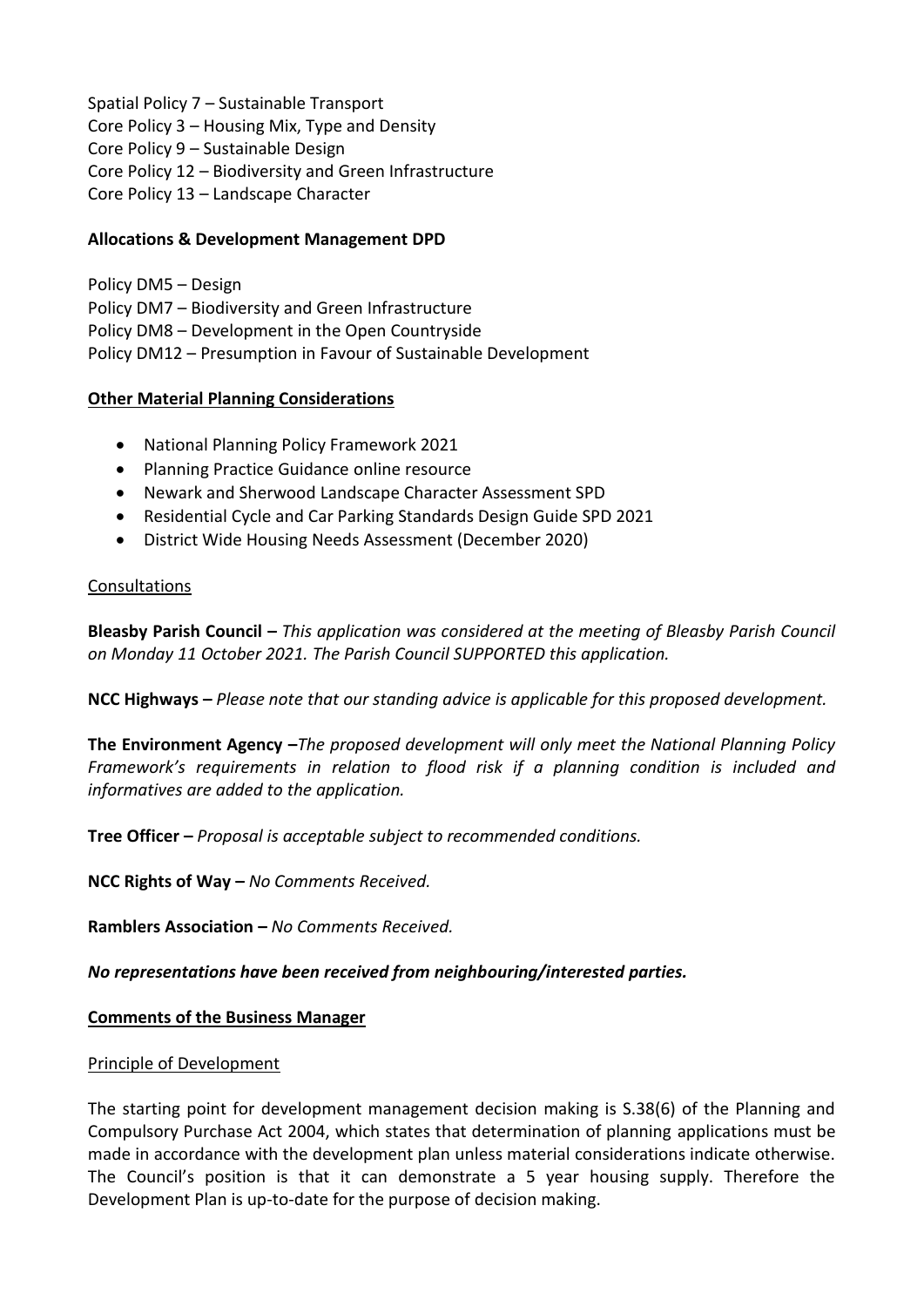The Adopted Development Plan for the District is the Core Strategy DPD (2019) and the Allocations and Development Management DPD (2013). The adopted Core Strategy details the settlement hierarchy which will help deliver sustainable growth and development in the District. The intentions of this hierarchy are to direct new residential development to the Sub-regional Centre, Service Centres and Principal Villages, which are well served in terms of infrastructure and services. Spatial Policy 1 of the Council's Core Strategy sets out the settlements where the Council will focus growth throughout the District. Applications for new development beyond Principal Villages as specified within Spatial Policy 2 will be considered against the 5 criteria within Spatial Policy 3. However, Spatial Policy 3 also confirms that, development not in villages or settlements, in the open countryside, will be strictly controlled and restricted to uses which require a rural setting. Direction is then given to the relevant Development Management policies in the Allocations and Development Management DPD (Policy DM8).

Development in the Open Countryside is then to be assessed under Policy DM8 which under subsection 3 refers specifically to new and replacement dwellings. The policy states that "*Planning permission will be granted where it can be demonstrated that the existing dwelling is in lawful residential use and is not of architectural or historic merit. In the interests of minimising visual impact on the countryside and maintaining a balanced rural housing stock, replacement dwellings should normally be of a similar size, scale and siting to that being replaced."*

The existing bungalow represents a lawful residential use and it is of modern construction with no architectural or historic merit.

The principle of a replacement dwelling in the open countryside is therefore acceptable subject to the criteria set out within this policy including consideration of whether the replacement dwelling would be of a similar size, scale and siting to that being (as considered in more detailin the 'Impact on the Character and Appearance of the Area' section below) .

## Impact on the Character and appearance of the area

Core Policy 9 requires a high standard of sustainable design that protects and enhances the natural environment and contributes to the distinctiveness of the locality and requires development that is appropriate in form and scale to the context. Core Policy 13 expects development proposals to positively address the implications of the Landscape Policy Zones in which the site lies and demonstrate that the development would contribute towards meeting Landscape Conservation and Enhancement Aims for the area. Policy DM5 requires the local distinctiveness of the District's landscape and character of built form to be reflected in the scale, form, mass, layout, design, materials and detailing of proposals for new development.

The NPPF advocates that where a development is comprised of a poor design, which fails to take the opportunities available to it into account, for the purpose of improving both the character and quality of an area (including, the way it functions), then planning permission should be refused.

The application site lies within Landscape Character Policy Zone TW PZ 09 (Bleasby, Fiskerton and Morton Village Farmlands) with a policy to 'Conserve'; distracting features are noted as 'few' and the visual unity is 'strongly unified'. Core Policy 13 states that new development should positively address the relevant policy landscape zones. The Landscape Character Assessment SPD states that development within this area should be contained within historic boundaries, as to conserve the historic field pattern and any new development should respect the scale, design and materials used traditionally. As the proposal site lays outside of the settlement, within the open countryside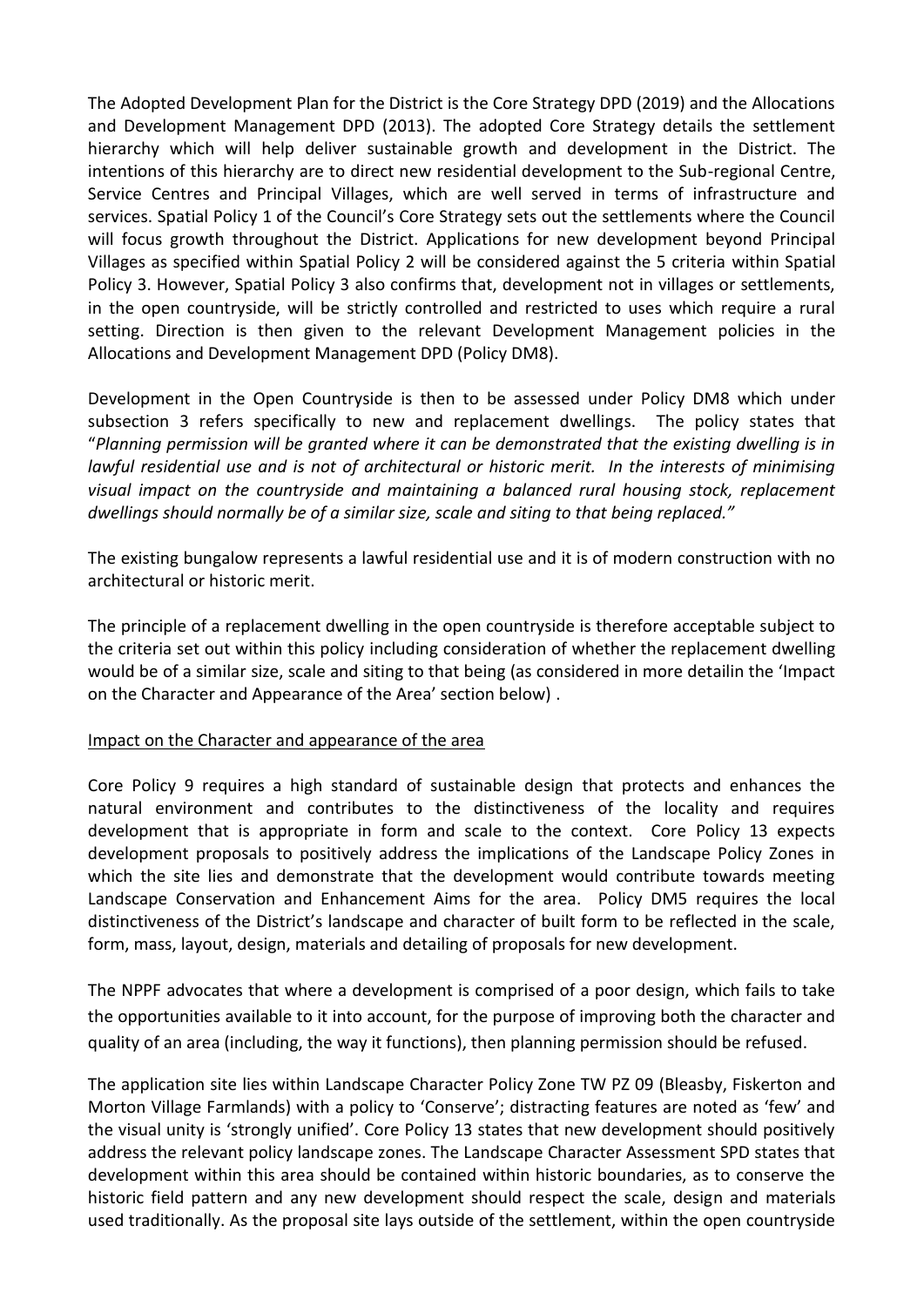and is surrounded to the east, west and south by agricultural fields, it will be particularly prominent within the landscape. This is due to its scale, mass and the topography of the site.

Prior approval was granted on the 21<sup>st</sup> January 2021 (20/02400/HPRIOR) for an additional storey under Schedule 2, Part 1, Class AA of the Town and Country Planning (General Permitted Development) (England) Order 2015, as amended. It is considered that this fallback position carries significant weight when considering this application submission. The reasons for this are set out within the sections below.



# **Front (NE) Elevation**

The Elevation Plan above provides comparison showing the existing dwelling (outlined in red), the Class AA additional floor approved under 20/02400/HPRIOR (in blue) and the previously refused scheme under 21/00773/FUL outlined in purple against the proposed scheme. The Front (NE) Elevation would face Boat Lane. Although set back, it is inevitable this would be visible. The proposed plan shows the only additional elements seen from Boat Lane would be the single storey side extension, which the applicant has stated could be undertaken under the provisions of permitted development rights that apply to the existing bungalow(hashed in green).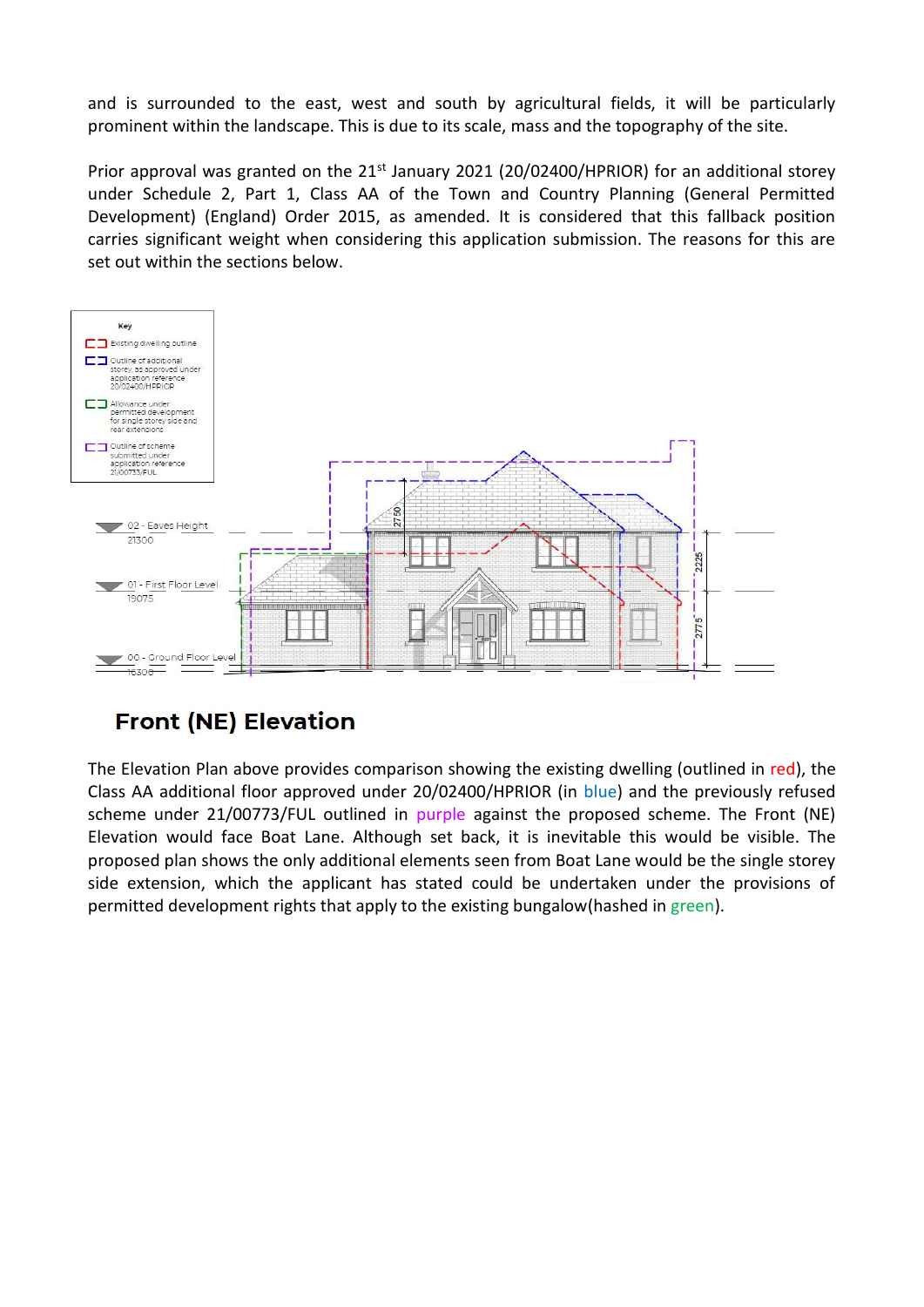A public footpath runs along the eastern boundary of the site, the proposal would be highly visible due to the low lying hedging surrounding the site being the many boundary feature.



# **Side (SE) Elevation**

Applying the same key as stated above, again it can be seen that the only difference in the proposal from 20/02400/HPRIOR is same single storey side extension, front porch addition and single storey rear extension. This footpath also runs alongside 'The Manor House', situated approximately 180m to the rear of the site, this residential dwelling is considered to sit within the built form of the settlement of Gibsmere. This demonstrates that it is not uncommon to view built structures when using this footpath. Although the proposed dwelling would be two storey, the proposed elevations demonstrate that the roof type would be similar to the character of the existing bungalow. It is considered, on balance with the Class AA fallback position that the size and design of the proposed dwelling would not introduce an intrusive structure when viewed from both Boat Lane and the public footpath.

By way of background, the refused scheme (application no.  $21/00733/FUL$ ) had a proposed footprint of 157 m² which represented a 56.09% increase. The proposal was two storey in height, with the ridge height measuring approximately 7.76m. The gross internal area of the existing dwelling measures approximately 82.96m² excluding the outbuildings and garage and the proposed dwelling measured 220.06m<sup>2</sup>, which was an increase of 165.26% over the existing. All of the existing outbuildings were proposed for removal in the refused scheme. In comparison to this application, the single spaced garage would remain to the west of the proposed dwelling, as would the container, woodshed and store to the north east.

|                  |              | 20/02400/HPRIOR           | Proposed        | ℅               | <b>Existing</b> | Proposed        | %               |
|------------------|--------------|---------------------------|-----------------|-----------------|-----------------|-----------------|-----------------|
|                  |              | <b>Class AA Fall Back</b> | <b>Dwelling</b> | <b>Increase</b> | <b>Dwelling</b> | <b>Dwelling</b> | <b>Increase</b> |
| <b>Footprint</b> |              | $100.58 \text{ m}^2$      | 155.96<br>S     | 55.06%          | 100.58          | 155.96 $m2$     | 55.06%          |
| (measured        |              |                           | m <sup>2</sup>  |                 | m <sup>2</sup>  |                 |                 |
| externally)      |              |                           |                 |                 |                 |                 |                 |
| <b>Floor</b>     | <b>Space</b> | $178.68 \text{ m}^2$      | 175.64          | $-1.70\%$       | 82.96           | 175.64 $m2$     | 111.72%         |
| (measured        |              |                           | m <sup>2</sup>  |                 | m <sup>2</sup>  |                 |                 |
| internally)      |              |                           |                 |                 |                 |                 |                 |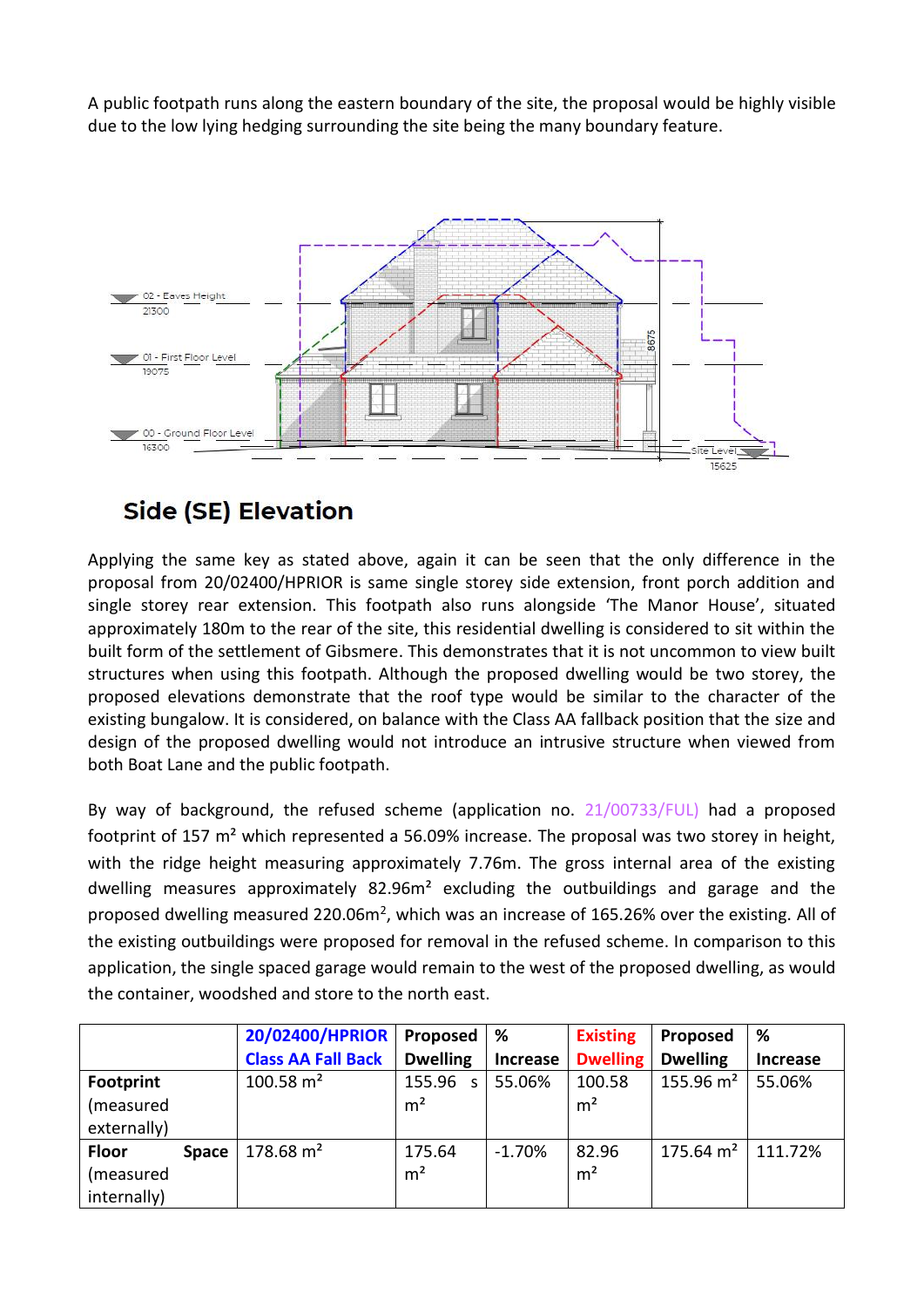| Height  | Single   | N/A   | 4.54m | N/A | 4.23m            | 4.54m | 7.33%  |
|---------|----------|-------|-------|-----|------------------|-------|--------|
| (ridge) | Storey   |       |       |     |                  |       |        |
|         | Elements |       |       |     |                  |       |        |
|         | Highest  | 8.75m | 8.75m | 0%  | 6.0 <sub>m</sub> | 8.75m | 45.83% |
|         | Ridge    |       |       |     |                  |       |        |
|         | Height   |       |       |     |                  |       |        |

*N.B All measurements are approximate and do not include any outbuildings.*

As demonstrated in the above table, the scheme would create less floorspace than that approved under permitted development. The highest ridge heights would also be the exact same as previously permitted under 20/02400/HPRIOR meaning the proposal would not further impact the openness of the countryside when compared to the Class AA fallback. Given this, it is considered that this fallback position carries significant weight when considering this application submission. The figures above show the increase in floor space by 111.72% when comparing the existing and proposed dwelling which would not be similar in size, scale or siting to the dwelling being replaced. However, in now being the same height and lesser floor area than 20/02400/HPRIOR, the character and impacts of the proposed replacement dwelling would be severely reduced in comparison to 21/00733/FUL. Although the proposal itself would represent a modern design and evident increase in scale and size, it is accepted that the design has been altered to ensure there will be no greater impacts to the openness of the countryside than the fallback position. This is considered to represent a material consideration that justifies a departure from Policy DM8 in this instance.

In visual terms, it is considered the proposal would visually appear to be both sensitive and appropriate within its overall context. In order to ensure that the site does not adversely impact the open countryside through further development, it considered reasonable to remove permitted development rights by condition (if approved) to ensure the Local Planning Authority retains control over any future alterations to the scheme, and avoid large extensions/alterations to the development that could cause harm to the character and appearance of the open countryside or the character of the host dwelling.

Overall, the proposal is considered to overcome the previous reasons for refusal and would not conflict with Core Policies 9 and 13 and the relevant elements of Policy DM5.

## Housing Mix and Density

Core Policy 3 states that the LPA will seek to secure new housing which adequately addresses the housing need of the district, namely family housing of 3 bedrooms or more, smaller houses of 2 bedrooms or less and housing for the elderly and disabled population. It goes on to say that the LPA will secure an appropriate mix of housing types to reflect the local housing need.

The district wide Housing Needs Assessment (December 2020) has identified that within the Southwell Sub-Area that 3 or more bedroomed bungalows currently make up 6.1% of the housing stock with the market need profile being 15.2%. The current stock profile for 3 bedroom homes is 29% with the market need being 33.3%. As it stands, the need for a 3 or more bedroom bungalows as part of the rural housing stock is greater than the need for 3 bedroom houses. However, the Housing Needs Assessment still identifies a need for 3 bedroom homes which this proposal would deliver.

## Impact on Residential Amenity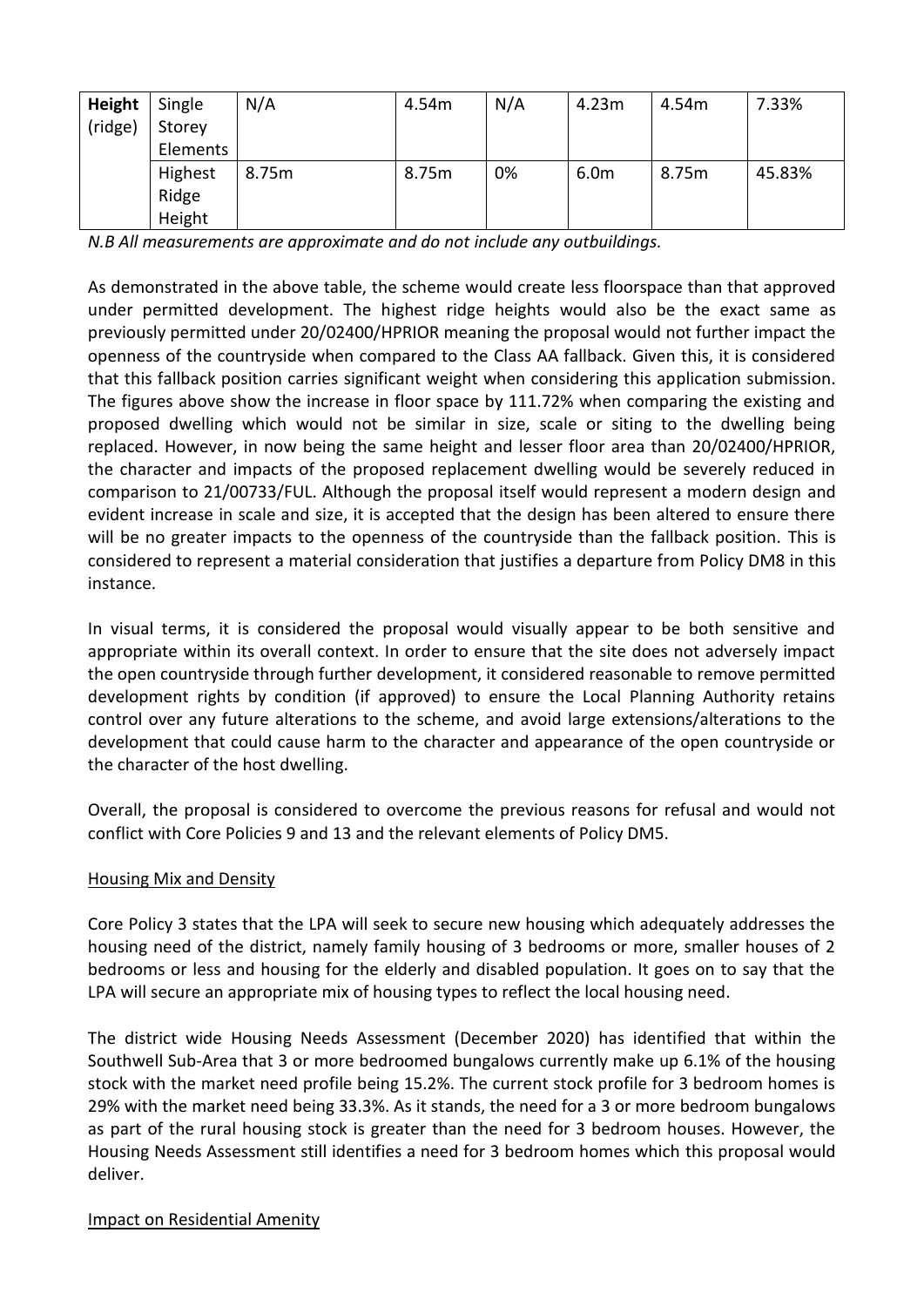Policy DM5 of the DPD states that the layout of development within sites and separation distances from neighbouring development should be sufficient to ensure that neither suffers from an unacceptable reduction in amenity including overbearing impacts, loss of light and privacy. Furthermore, the NPPF seeks to ensure a high standard of amenity for all existing and future occupants of land and buildings.

The application site is situated within the Open Countryside with no residential dwellings in close proximity. The closest residential property, Meadowcraft, a small bungalow is approximately 110m away. As such it is not considered this proposal will adversely affect residential amenity and is therefore considered to comply with the relevant policies.

## Impact on Flood Risk

The application site falls within Flood Zone 3 as shown on the Environment Agency's Flood Map for Planning.

Core Policy 10 'Climate Change' of the Amended Core Strategy DPD aims to steer new development away from those areas at highest risk of flooding, applying the sequential approach to its location. In accordance with the requirements of Core Policy 10 'Climate Change', Policy DM5 'Design' of the Allocations & Development Management DPD clarifies that development proposals within Environment Agency Flood Zones 2 and 3 and areas with critical drainage problems will only be considered where it constitutes appropriate development and it can be demonstrated, by application of the Sequential Test, that there are no reasonably available sites in lower risk flood zones. Paragraphs 159 to 163 of the National Planning Policy Framework (NPPF, 2021) advise that more vulnerable uses such as new dwellings (Table 2 of the PPG) should not be permitted in these areas unless both the sequential test and exception test are passed.

In terms of the sequential test, it is accepted that development may be deemed necessary in this case, as the proposal is to replace an existing dwelling. However, the proposal would still need to satisfy the exception test, by demonstrating that a) it would provide wider sustainability benefits to the community that outweigh the flood risk; and it will be safe for its lifetime taking account of the vulnerability of its users, without increasing flood risk elsewhere and, where possible, will reduce flood risk overall (para. 164 of the NPPF).

The application has been supported by a Flood Risk Assessment in which the ground floor level of the replacement dwelling will be set at 16.30m Above Ordnance Data (AOD) where the highest possible breach in the area is 16.20 AOD. Thus, the replacement dwelling will reduce flood risk by having raised floor levels and a  $1<sup>st</sup>$  floor safe refuge. The Environment Agency has been consulted and concluded that the proposed development will meet the NPPF requirements subject to conditions set out in the above comments.

In this regards, the proposal is deemed to comply with the relevant polices.

## Highway Safety

Spatial Policy 7 of the Core Strategy seeks to ensure that the vehicular traffic generated does not create parking or traffic problems. Policy DM5 of the DPD requires the provision of safe access to new development and appropriate parking provision.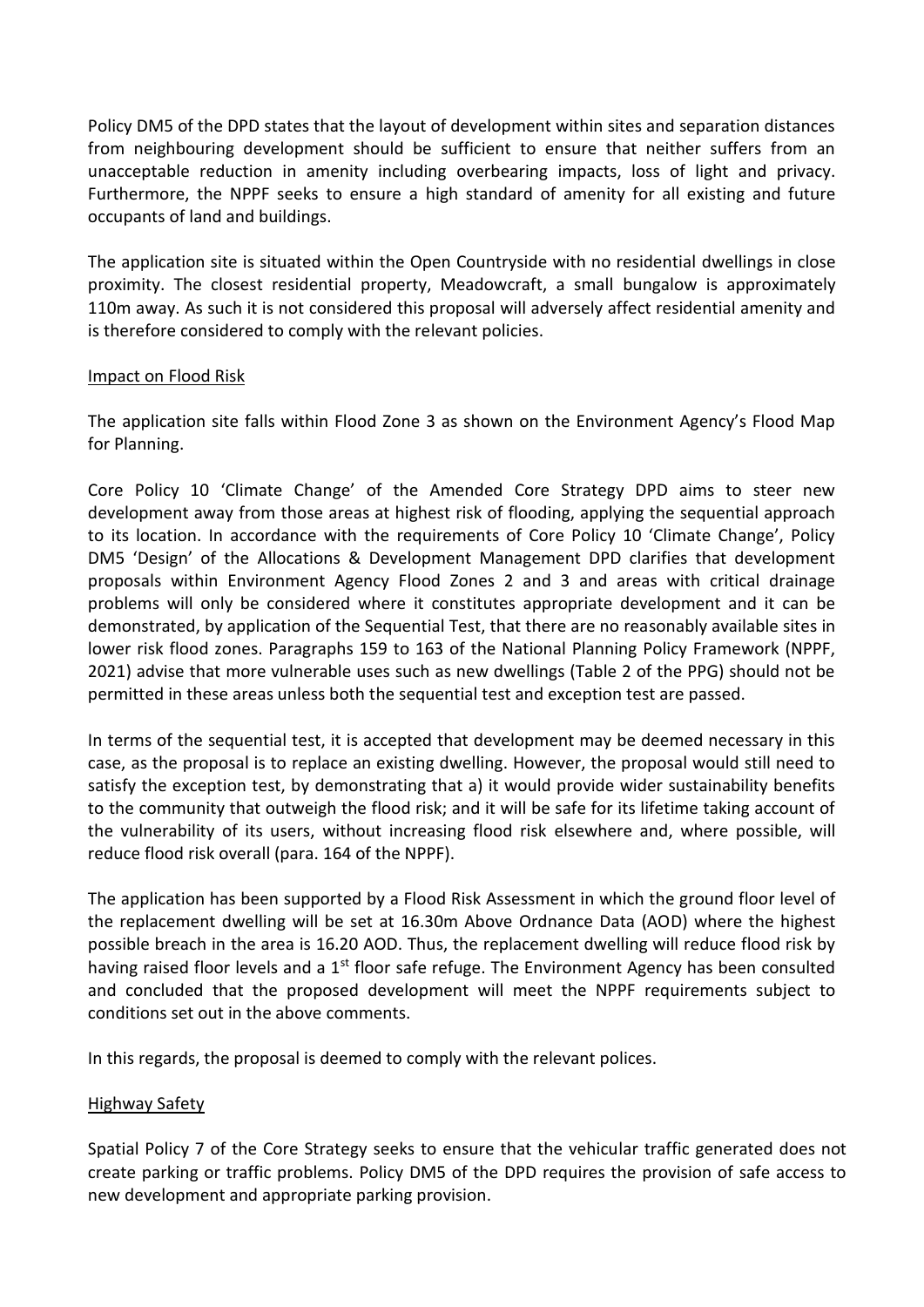Boat Lane is a single track road, which terminates at a Nursing Home (Hazleford Residential Home) located approximately 400m from the application site. As such, the highway carries a limited volume of moving traffic. The existing access to the dwelling will remain in situ as part of the development. The proposed vehicular entrance/exit point is considered to be acceptable to serve the proposed dwelling and there would be ample turning and parking amenity within the site. The existing garage on site is to be retained and two uncovered parking spaces have been demonstrated on the Proposed Site Plan (2044-PL-060 Rev A), I am therefore satisfied that the proposal complies with the Residential Cycle and Car Parking Standards Design Guide SPD 2021 and will not result in any unacceptable highway safety concerns.

#### Impact on Ecology

Core Policy 12 of the Amended Core Strategy DPD seeks to secure development that maximises the opportunities to conserve, enhance and restore biodiversity. Policy DM5 of the Allocations & Development Management DPD states that natural features of importance within or adjacent to development sites should, wherever possible, be protected and enhanced.

The preliminary survey required further bat emergency surveys to be undertaken. The follow up surveys confirmed that there is a single common pipistrelle emerge/re-enter a gap underneath a lifted roof tile and close to the apex of the east-facing gable of the property. The bat had reached the roost site via an intact hawthorn hedgerow and there was no other evidence of roosting activity recorded during the survey; with the roost site likely occupied by a single bat. The inspection of the loft interior did not produce any evidence of current roosting activity and no bats were recorded to enter or emerge from the loft. The works proposed would result in the demolition of the existing property and therefore a transitional/summer day roost accommodating a single common pipistrelle bat would be lost. A Natural England European Protected Species (EPS) development license was ascertained prior to the submission of this application. The single bat was relocated within the correct seasonal timeline.

It is therefore believed this application has met the criteria of all three derogation three tests set out in Regulation 53 of the Habitats Regulations as a license has already been granted. Therefore the submission complies with the aims of Core Policy 12 and paragraphs 174 and 180 of the NPPF.

#### Impact on Trees

Mature trees and hedgerow often provide a habitat for a variety of species, some of which may be protected by law. Core Policy 12 'Biodiversity and Green Infrastructure' of the Amended Core Strategy DPD requires proposals to take into account the need for continued protection of the District's ecological assets. Policy DM7 'Biodiversity and Green Infrastructure' of the Allocations & Development Management DPD seeks to secure development which protects, promotes and enhances green infrastructure. The NPPF also seeks to minimise impacts on biodiversity and provide net gains where possible.

The Tree Officer has reviewed the application submission and raised no objections. In order to ensure that the trees on site are protected during construction, an arboricultural method statement and scheme for protection has been requested to be conditioned. This is alongside prohibited activities that cannot take place on site to ensure the trees protection.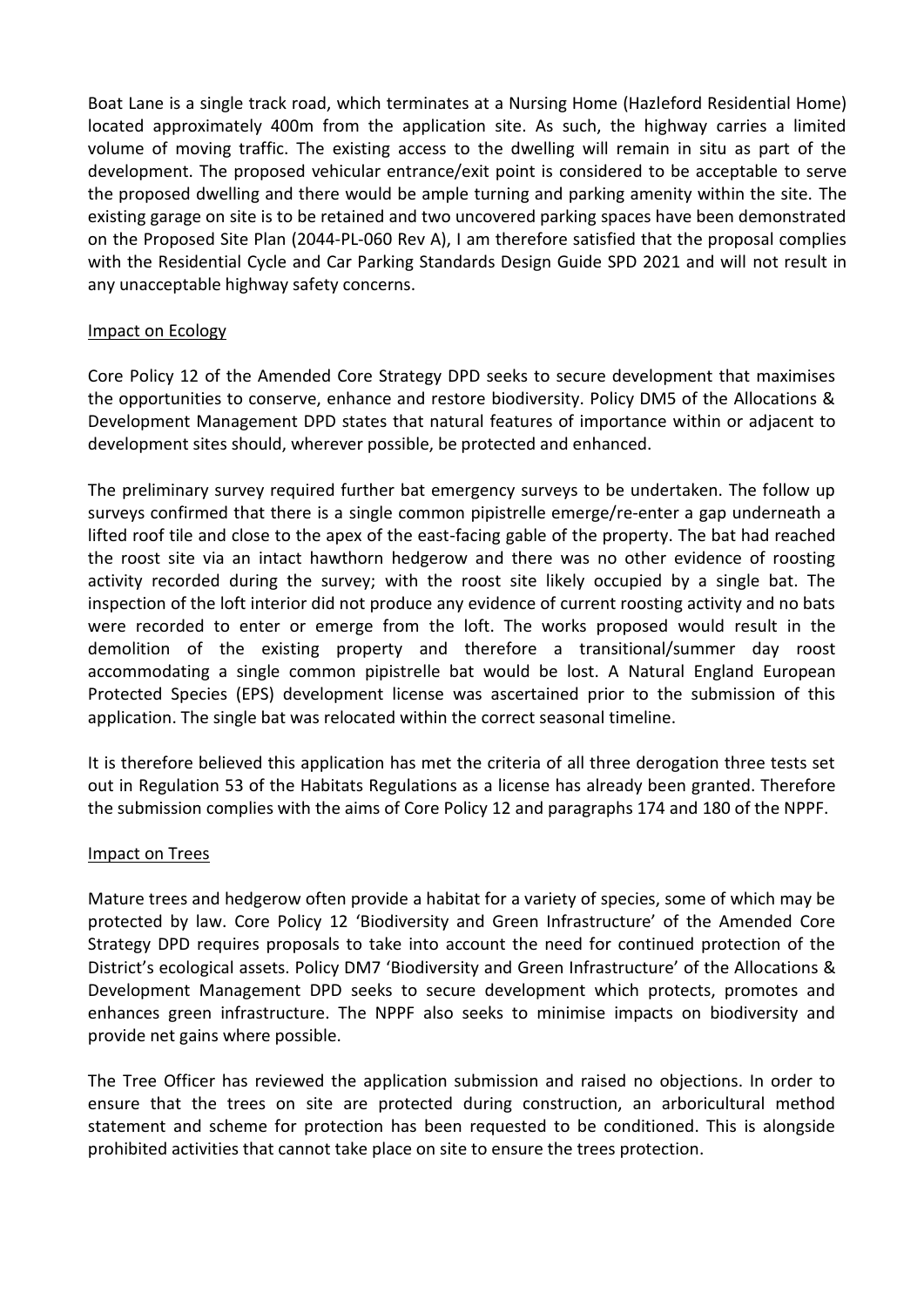## **Planning Balance and Conclusion**

The site is located within the 'Open Countryside,' where upon the principle of a replacement dwelling at the site is considered acceptable, subject to compliance with the criteria as set out within Policy DM8. In particular, the siting, size and scale of the replacement dwelling should be similar to that of the existing dwelling. The proposed size and scale of the dwelling is not considered to be similar to the existing dwelling which means that the proposal represents a departure from the requirements of Policy DM8.

The proposal would however, result in an improved design and scale compared to the previously refused application and would be considered acceptable in visual amenity terms. Nor would the proposal would not result in any adverse flood risk, residential amenity, biodiversity impacts or highway safety impacts. A genuine fall-back position exists in the form of extant application 20/02400/HPRIOR for works under Class AA. This fall-back position is considered sufficient to justify the proposed development in this instance.

In light of the above assessment, the proposal is considered acceptable subject to its full compliance with the conditions set out below.

## **RECOMMENDATION**

That planning permission be granted subject to the following conditions.

## Conditions

## 01

The development, hereby permitted, shall not begin later than three years from the date of this permission.

Reason: To comply with the requirements of Section 51 of the 'Planning and Compulsory Purchase Act 2004.'

## 02

The development, hereby permitted, shall not be carried out except in complete accordance with the following-approved plans:

- Proposed Floor Plans, ref 2044-110. Received 28th September 2021;
- Proposed Elevations, ref 2044-210. Received 28th September 2021;
- Proposed Elevations, ref 2044-211. Received 28th September 2021;
- Site Location and Block Plan, ref 2044-PL-001. Received 28th September 2021;
- Proposed Site Plan, ref 2044-PL-060 Rev A. Received 28th September 2021;
- Proposed Elevations, ref 2044-210 Rev A. Received 13th October 2021;
- Proposed Elevations, ref 2044-211 Rev A. Received 13th October 2021.

Reason: So as to define this permission.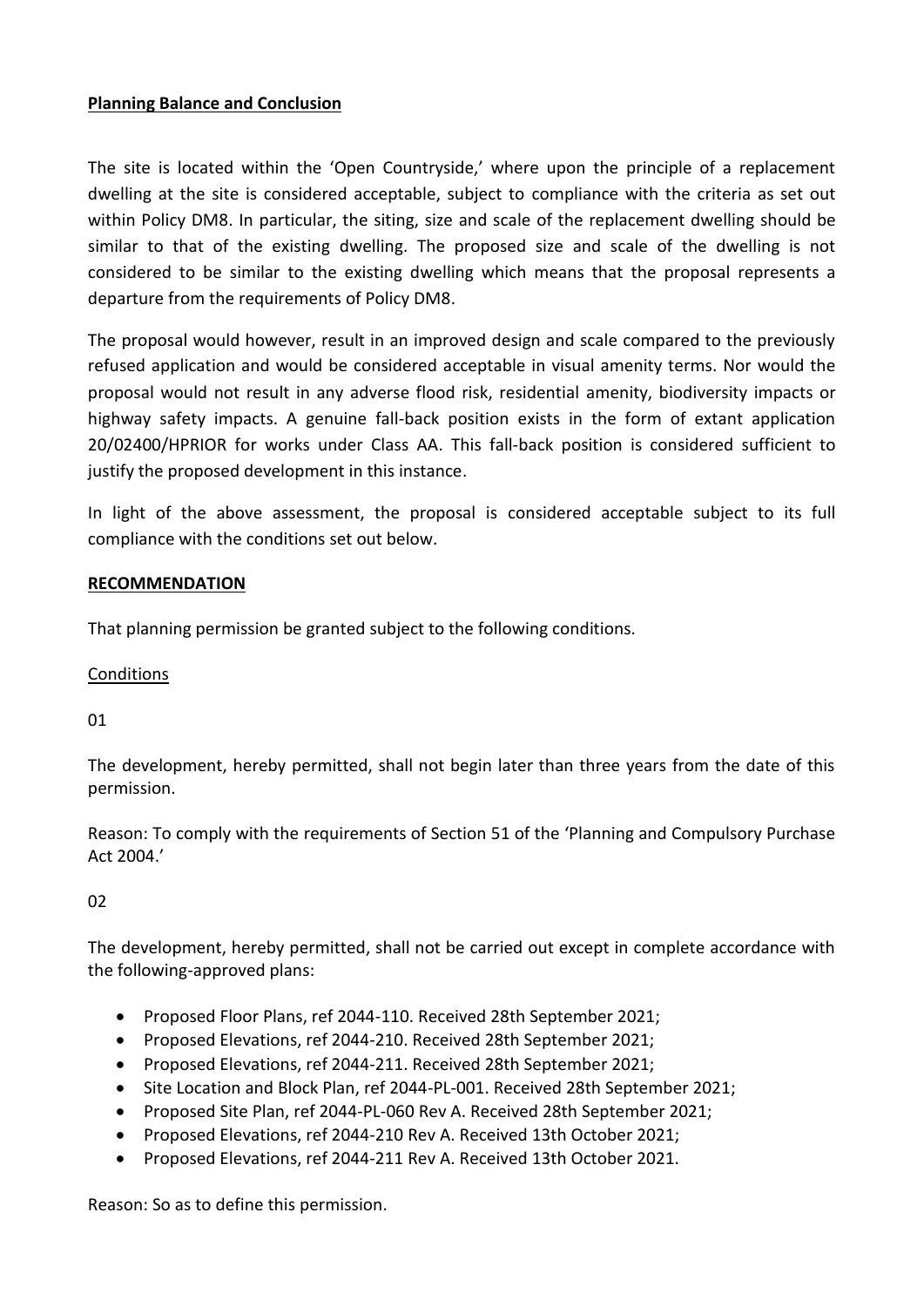No development above damp proof course shall take place until manufacturers details (and samples upon request) of the external facing materials (including colour/finish) have been submitted to and approved in writing by the local planning authority. Development shall thereafter be carried out in accordance with the approved details.

Reason: In the interests of visual amenity.

04

The development shall be carried out in accordance with the submitted flood risk assessment report reference: RLC/0696/FRA01 prepared by Roy Lobley Consulting on the 27th January 2021 and the following mitigation measures it details:

- Finished floor levels shall be set no lower than 16.30 mAOD (metres Above Ordnance Datum)
- The proposed development shall incorporate the flood resilient measures recommended within section 5.7 of the submitted FRA.

These mitigation measures shall be fully implemented prior to occupation and subsequently in accordance with the scheme's timing/phasing arrangements. The measures detailed above shall be retained and maintained thereafter throughout the lifetime of the development.

Reason: To reduce the risk of flooding to the proposed development and future occupants

05

No part of the development, hereby permitted, shall be occupied until both a 'Flood Warning and Action Plan' has been both submitted to and approved in writing by the Local Planning Authority. The Plan shall include the provisions for signing up to the Environment Agency's Flood Warning Service, for all occupants to receive an early warning of any potential-flood events; details of how information would be disseminated; and finally, how the development's occupants would be evacuated.

Reason: To safeguard the development's occupants against the risk of flooding.

06

No works or development shall take place until an arboricultural method statement and scheme for protection of the retained trees/hedgerows has been agreed in writing with the District Planning Authority. This scheme shall include:

- a. A plan showing details and positions of the ground protection areas.
- b. Details and position of protection barriers .
- c. Details and position of underground service/drainage runs/soakaways and working methods employed should these runs be within the designated root protection area of any retained tree/hedgerow on or adjacent to the application site.
- d. Details of any special engineering required to accommodate the protection of retained trees/hedgerows (e.g. in connection with foundations, bridging, water features, hard surfacing).

03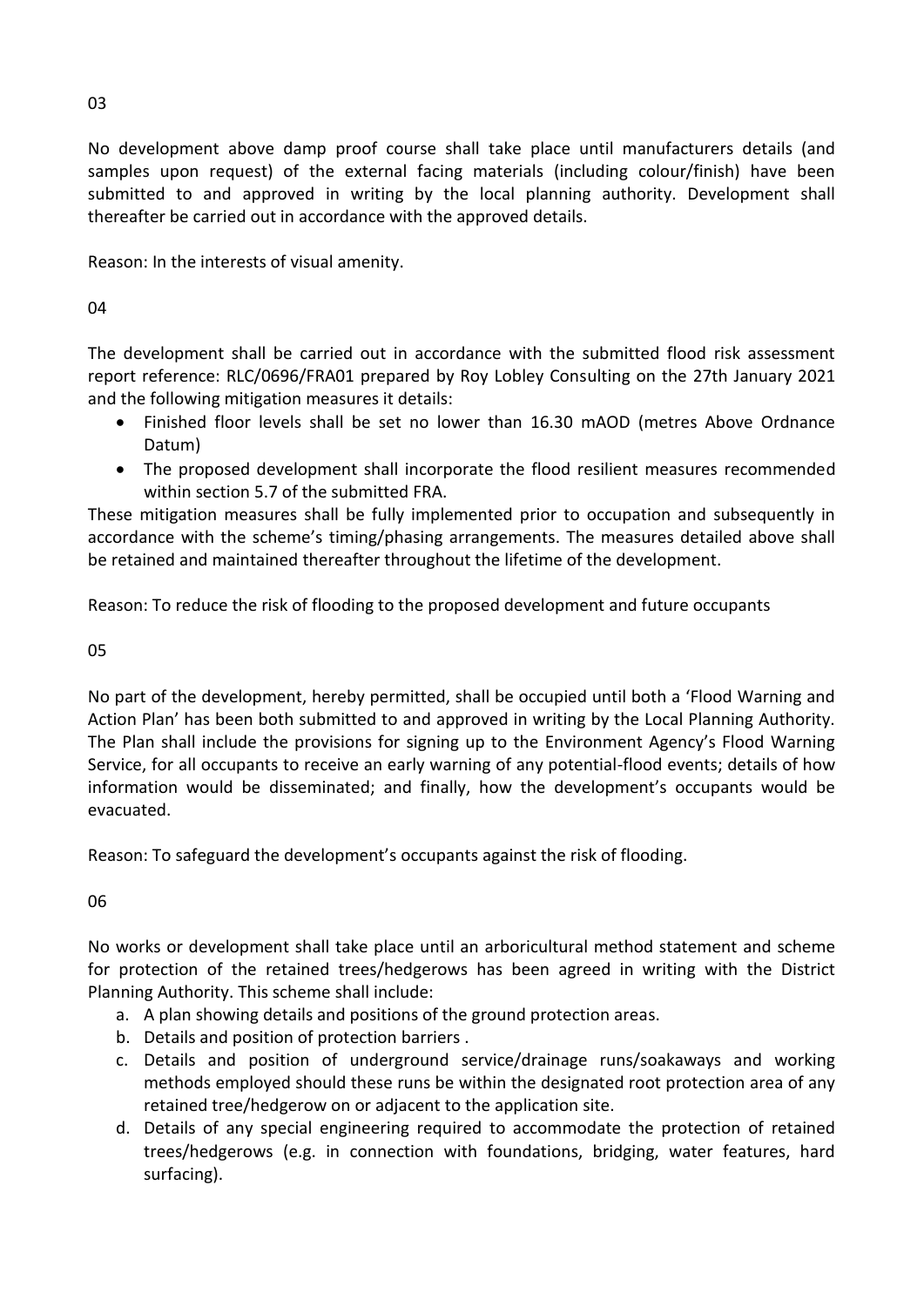- e. Details of construction and working methods to be employed for the installation of drives and paths within the root protection areas of any retained tree/hedgerow on or adjacent to the application site.
- f. Details of working methods to be employed with the demolition of buildings, structures and surfacing within or adjacent to the root protection areas of any retained tree/hedgerow on or adjacent to the application site.
- g. Details of timing for the various phases of works or development in the context of the tree/hedgerow protection measures.

All works/development shall be carried out in full accordance with the approved tree/hedgerow protection scheme. The protection measures shall be retained during the development of the site.

Reason: To ensure that existing trees and hedges to be retained are protected, in the interests of visual amenity and nature conservation

07

The following activities must not be carried out under any circumstances.

- a. No fires to be lit on site within 10 metres of the nearest point of the canopy of any retained tree/hedgerow on or adjacent to the proposal site.
- b. No equipment, signage, fencing etc shall be attached to or be supported by any retained tree on or adjacent to the application site,
- c. No temporary access within designated root protection areas without the prior written approval of the District Planning Authority.
- d. No mixing of cement, dispensing of fuels or chemicals within 10 metres of any retained tree/hedgerow on or adjacent to the application site.
- e. No soak- aways to be routed within the root protection areas of any retained tree/hedgerow on or adjacent to the application site.
- f. No stripping of top soils, excavations or changing of levels to occur within the root protection areas of any retained tree/hedgerow on or adjacent to the application site.
- g. No topsoil, building materials or other to be stored within the root protection areas of any retained tree/hedgerow on or adjacent to the application site.
- h. No alterations or variations of the approved works or protection schemes shall be carried out without the prior written approval of the District Planning Authority.

Reason: To ensure that existing trees and hedges to be retained are protected, in the interests of visual amenity and nature conservation.

08

No works or development shall take place until the District Planning Authority has approved in writing the full details of every tree, shrub, hedge to be planted (including its proposed location, species, size and approximate date of planting) and details of tree planting pits including associated irrigation measures, tree staking and guards.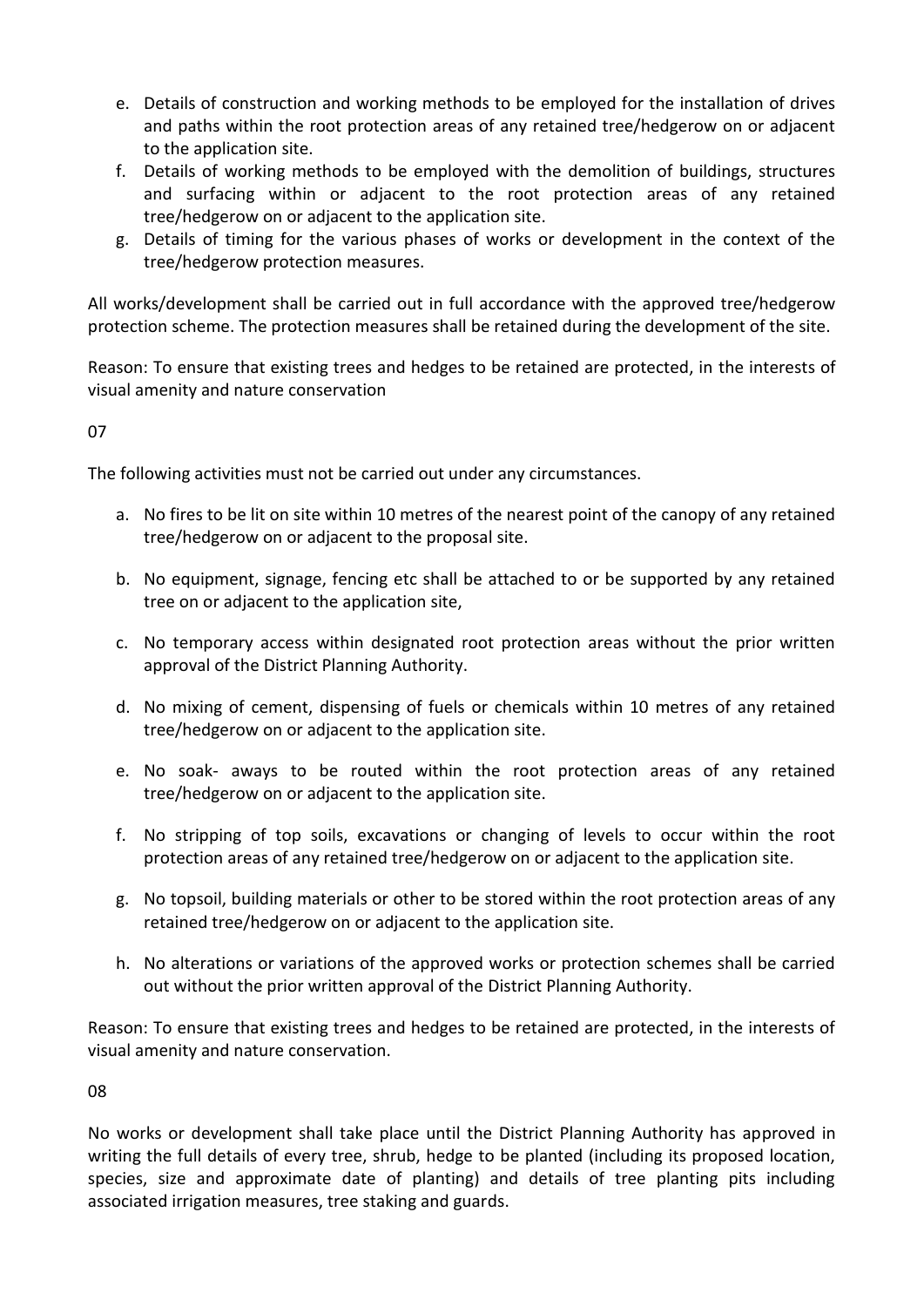Reason: In the interests of visual amenity and biodiversity.

09

The approved landscaping scheme shall be carried out within 6 months of the first occupation of any building or completion of the development, whichever is soonest, unless otherwise agreed in writing with the District Planning Authority. If within a period of 7 years from the date of planting any tree, shrub, hedgerow or replacement is removed, uprooted, destroyed or dies then another of the same species and size of the original shall be planted at the same place. Variations may only be planted on written consent of the District Planning Authority.

Reason: In the interests of visual amenity and biodiversity.

10

No part of the development shall be brought into use until details of all the boundary treatments proposed for the site including types, height, design and materials, have been submitted to and approved in writing by the local planning authority. The approved boundary treatment shall be implemented prior to the occupation of the dwelling and shall then be retained in full for a minimum period of 5 years unless otherwise agreed in writing by the local planning authority through the seeking of either a non material amendment or a subsequent discharge of condition application.

Reason: In the interests of visual amenity.

11

No development shall be commenced beyond demolition of the existing bungalow until details of the means of foul drainage and surface water disposal have been submitted to and approved in writing by the local planning authority. The development shall be carried out thereafter in accordance with the approved details.

Reason: To ensure the provision of satisfactory means of foul sewage/surface water disposal.

12

Notwithstanding the provisions of the Town and Country Planning (General Permitted Development) Order 2015 (and any order revoking, re-enacting or modifying that Order), other than development expressly authorised by this permission, there shall be no development under Schedule 2, Part 1 of the Order in respect of:

Class A: The enlargement, improvement or other alteration of a dwellinghouse.

Class B: The enlargement of a dwellinghouse consisting of an addition or alteration to its roof.

Class C: Any other alteration to the roof of a dwellinghouse.

Class D: The erection or construction of a porch outside any external door of a dwellinghouse.

Class E: Buildings etc incidental to the enjoyment of a dwellinghouse.

Or Schedule 2, Part 2: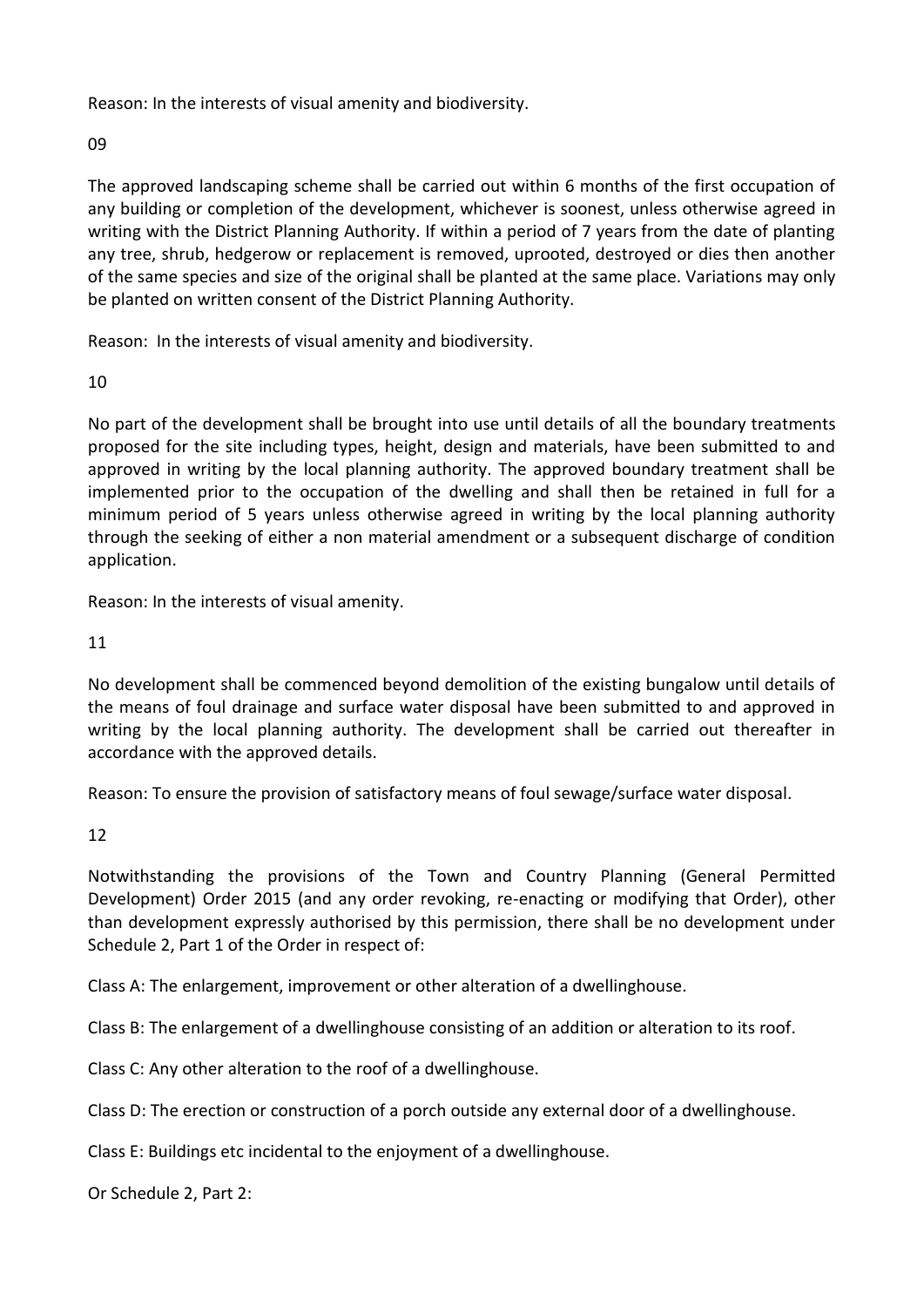Class A: The erection, construction, maintenance, improvement or alteration of a gate, fence, wall or other means of enclosure.

Reason: To ensure that any proposed further alterations or extensions are sympathetic to the original design and layout in this sensitive location.

## Notes to Applicant

01

The applicant is advised that all planning permissions granted on or after the 1st December 2011 may be subject to the Community Infrastructure Levy (CIL). Full details of CIL are available on the Council's website at www.newark-sherwooddc.gov.uk

The proposed development has been assessed and it is the Council's view that CIL IS PAYABLE on the development hereby approved.

Full details about the CIL Charge including, amount and process for payment will be set out in the

Regulation 65 Liability Notice which will be sent to you as soon as possible after this decision notice has been issued. If the development hereby approved is for a self-build dwelling, residential extension or residential annex you may be able to apply for relief from CIL. Further details about CIL are available on the Council's website: www.newark-sherwooddc.gov.uk/cil/ or from the Planning Portal: [www.planningportal.gov.uk/planning/applications/howtoapply/whattosubmit/cil](http://www.planningportal.gov.uk/planning/applications/howtoapply/whattosubmit/cil)

02

The application as submitted is acceptable. In granting permission without unnecessary delay the District Planning Authority is implicitly working positively and proactively with the applicant. This is fully in accordance with Town and Country Planning (Development Management Procedure) (England) Order 2015 (as amended).

03

All bat species are protected by the Wildlife and Countryside Act 1981 (as amended) and the Conservation (Natural Habitats, &c.) Regulations 1994. This legislation makes it illegal to intentionally or recklessly kill, injure or disturb any bat, or destroy their breeding places. If bats are disturbed during the proposed works, the legislation requires that work must be suspended and English Nature notified so that appropriate advice can be given to prevent the bats being harmed. English Nature can be contacted at the following address: The Maltings, Wharf Road, Grantham, Lincolnshire, NG31 6BH – (tel: 01476 584800).

04

All future occupants of the development, hereby permitted, must sign up to receive Environment Agency Flood Warnings by either phone, email or text message; this is a free service, which is provided at<https://www.gov.uk/sign-up-for-flood-warnings>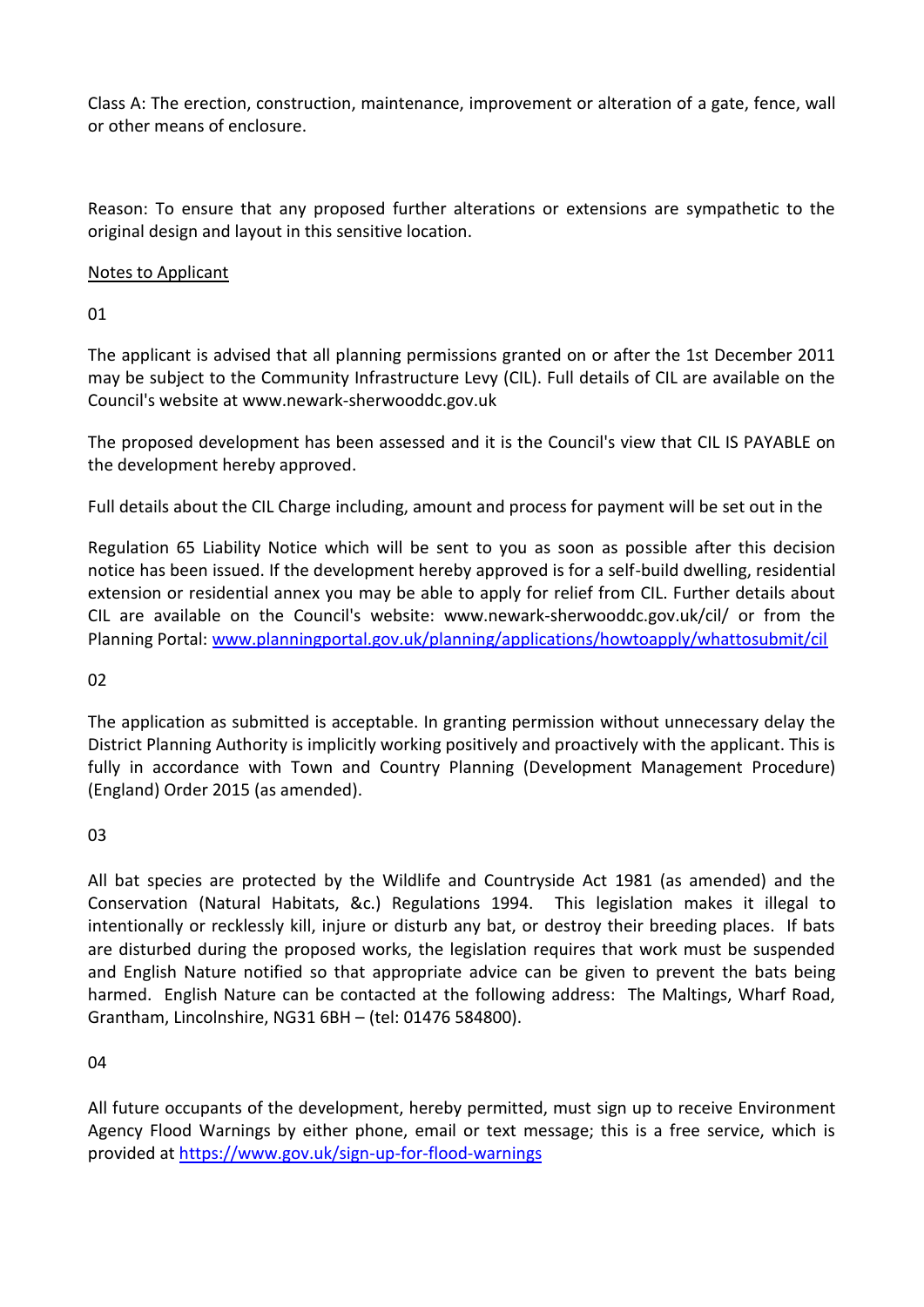05

The applicant's attention is drawn to those conditions on the decision notice, which should be discharged before the development is commenced. It should be noted that if they are not appropriately dealt with the development may be unauthorised.

06

This permission shall not be construed as granting rights to carry out works on, under or over land not within the ownership or control of the applicant.

07

The applicant is advised to refer to BS 5837:2005 – A Guide to the Protection of Trees in Relation to Construction prior to the development being commenced.

## BACKGROUND PAPERS

Application case file.

For further information, please contact Isabel Verheul on extension 5860.

All submission documents relating to this planning application can be found on the following websit[e www.newark-sherwooddc.gov.uk.](http://www.newark-sherwooddc.gov.uk/)

## **Lisa Hughes Business Manager – Planning Development**